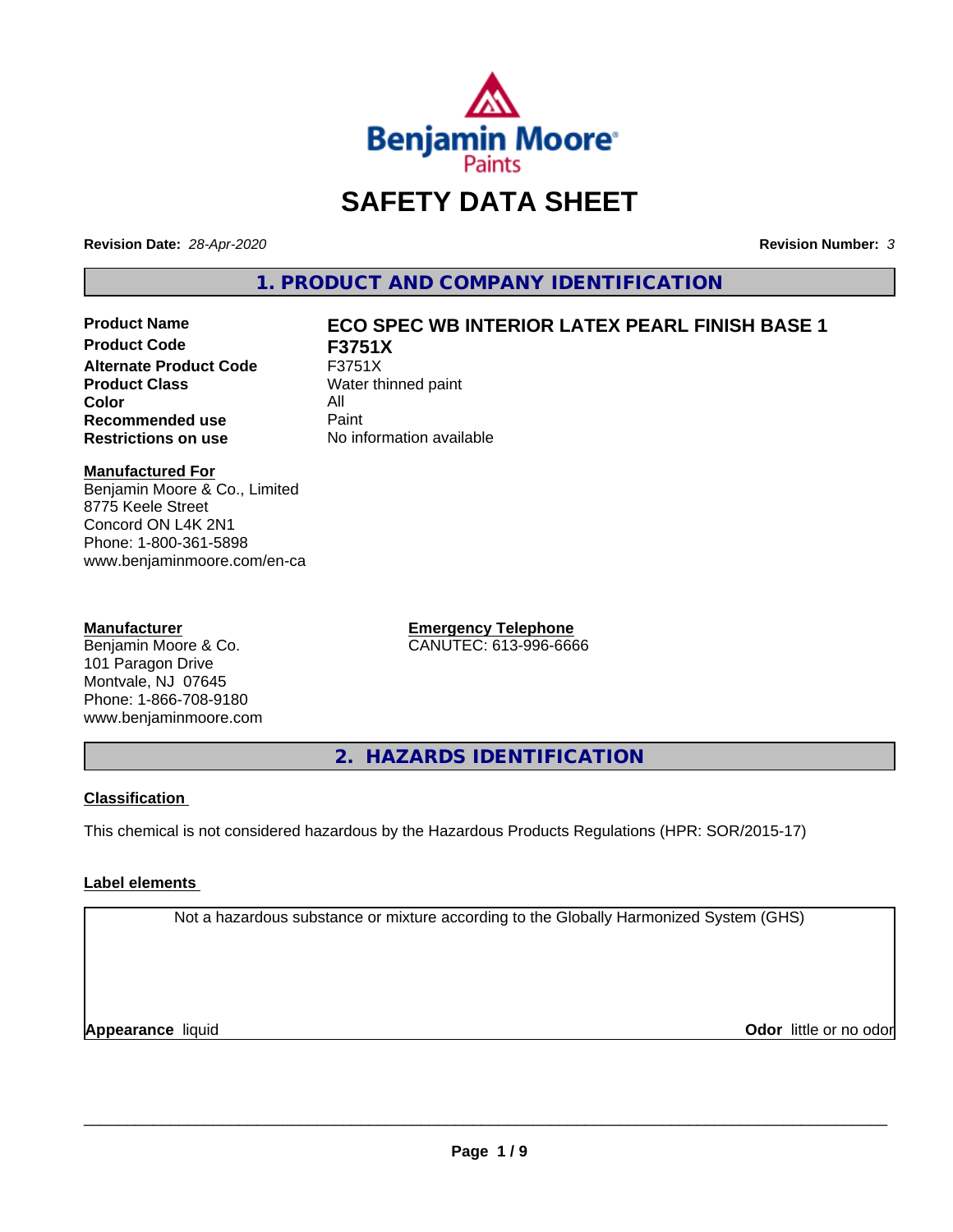#### **Other information**

No information available

### **3. COMPOSITION INFORMATION ON COMPONENTS**

| <b>Chemical name</b>               | CAS No.    | Weight-%       | Hazardous Material<br>registry number<br>(HMIRA registry $#$ ) | Date HMIRA filed and<br>Information Review Act Idate exemption granted<br>(if applicable) |
|------------------------------------|------------|----------------|----------------------------------------------------------------|-------------------------------------------------------------------------------------------|
| Titanium dioxide                   | 13463-67-7 | $10 - 30%$     |                                                                |                                                                                           |
| Silica amorphous                   | 7631-86-9  | - 5%           |                                                                |                                                                                           |
| Sodium C14-C16 olefin<br>sulfonate | 68439-57-6 | $0.1 - 0.25\%$ |                                                                |                                                                                           |

\*The exact percentage (concentration) of composition has been withheld as a trade secret

## **4. FIRST AID MEASURES**

| <b>General Advice</b>                  | No hazards which require special first aid measures.                                                     |
|----------------------------------------|----------------------------------------------------------------------------------------------------------|
| <b>Eye Contact</b>                     | Rinse thoroughly with plenty of water for at least 15<br>minutes and consult a physician.                |
| <b>Skin Contact</b>                    | Wash off immediately with soap and plenty of water while<br>removing all contaminated clothes and shoes. |
| <b>Inhalation</b>                      | Move to fresh air. If symptoms persist, call a physician.                                                |
| Ingestion                              | Clean mouth with water and afterwards drink plenty of<br>water. Consult a physician if necessary.        |
| <b>Most Important Symptoms/Effects</b> | None known.                                                                                              |
| <b>Notes To Physician</b>              | Treat symptomatically.                                                                                   |

**5. FIRE-FIGHTING MEASURES**

| <b>Suitable Extinguishing Media</b>                   | Use extinguishing measures that are appropriate to local<br>circumstances and the surrounding environment.                                   |
|-------------------------------------------------------|----------------------------------------------------------------------------------------------------------------------------------------------|
| Protective equipment and precautions for firefighters | As in any fire, wear self-contained breathing apparatus<br>pressure-demand, MSHA/NIOSH (approved or equivalent)<br>and full protective gear. |
| <b>Specific Hazards Arising From The Chemical</b>     | Closed containers may rupture if exposed to fire or<br>extreme heat.                                                                         |
| Sensitivity to mechanical impact                      | No.                                                                                                                                          |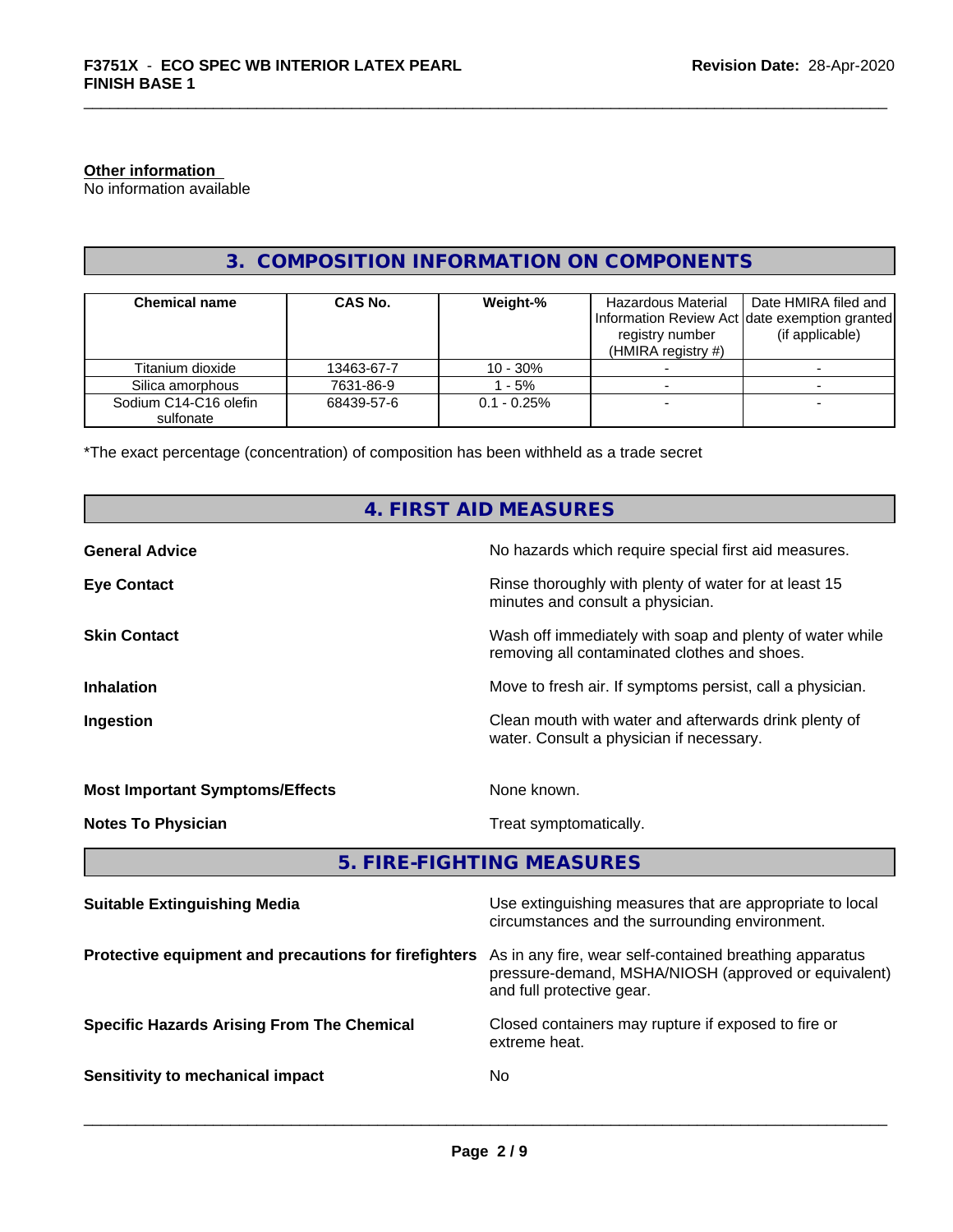| Sensitivity to static discharge                                                  |                        | No                                                 |                                |
|----------------------------------------------------------------------------------|------------------------|----------------------------------------------------|--------------------------------|
| <b>Flash Point Data</b><br>Flash point (°F)<br>Flash Point (°C)<br><b>Method</b> |                        | Not applicable<br>Not applicable<br>Not applicable |                                |
| <b>Flammability Limits In Air</b>                                                |                        |                                                    |                                |
| Lower flammability limit:<br><b>Upper flammability limit:</b>                    |                        | Not applicable<br>Not applicable                   |                                |
| <b>NFPA</b><br>Health: 1                                                         | <b>Flammability: 0</b> | <b>Instability: 0</b>                              | <b>Special: Not Applicable</b> |

#### **NFPA Legend**

- 0 Not Hazardous
- 1 Slightly
- 2 Moderate
- 3 High
- 4 Severe

*The ratings assigned are only suggested ratings, the contractor/employer has ultimate responsibilities for NFPA ratings where this system is used.*

*Additional information regarding the NFPA rating system is available from the National Fire Protection Agency (NFPA) at www.nfpa.org.*

**6. ACCIDENTAL RELEASE MEASURES**

**Personal Precautions Avoid contact with skin, eyes and clothing. Ensure** Avoid contact with skin, eyes and clothing. Ensure adequate ventilation.

**Other Information Discription Prevent further leakage or spillage if safe to do so.** 

**Environmental precautions** See Section 12 for additional Ecological Information.

**Methods for Cleaning Up Example 20 Soak** up with inert absorbent material. Sweep up and shovel into suitable containers for disposal.

**7. HANDLING AND STORAGE**

**Handling Handling Avoid contact with skin, eyes and clothing. Avoid breathing** vapors, spray mists or sanding dust. In case of insufficient ventilation, wear suitable respiratory equipment.

**Storage** Keep container tightly closed. Keep out of the reach of

**Incompatible Materials No information available No** information available

 $\overline{\phantom{a}}$  ,  $\overline{\phantom{a}}$  ,  $\overline{\phantom{a}}$  ,  $\overline{\phantom{a}}$  ,  $\overline{\phantom{a}}$  ,  $\overline{\phantom{a}}$  ,  $\overline{\phantom{a}}$  ,  $\overline{\phantom{a}}$  ,  $\overline{\phantom{a}}$  ,  $\overline{\phantom{a}}$  ,  $\overline{\phantom{a}}$  ,  $\overline{\phantom{a}}$  ,  $\overline{\phantom{a}}$  ,  $\overline{\phantom{a}}$  ,  $\overline{\phantom{a}}$  ,  $\overline{\phantom{a}}$ 

#### **8. EXPOSURE CONTROLS/PERSONAL PROTECTION**

children.

**Exposure Limits**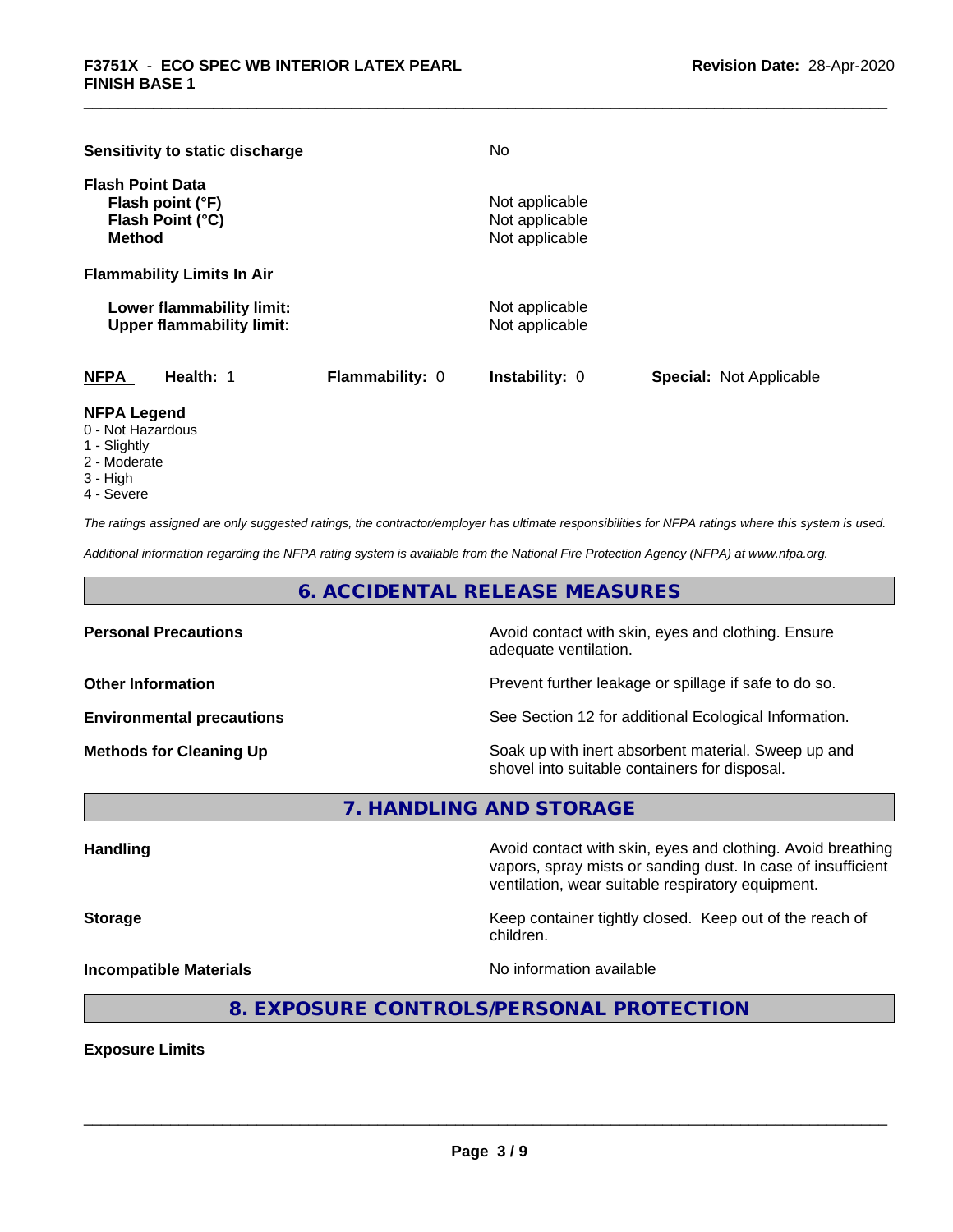| <b>TWAEV</b><br><b>TWA</b><br><b>TWA</b><br><b>TWA</b><br>Titanium dioxide<br>TWA: $10 \text{ ma/m}^3$<br>10 ma/m $^3\,$<br>10 ma/m $3$<br>10 mg/m <sup>3</sup> -<br>∣0 mɑ/mª | <b>Chemical name</b> | <b>ACGIH TLV</b> | <b>Alberta</b> | <b>British Columbia</b>           | Ontario | Quebec |
|-------------------------------------------------------------------------------------------------------------------------------------------------------------------------------|----------------------|------------------|----------------|-----------------------------------|---------|--------|
|                                                                                                                                                                               |                      |                  |                |                                   |         |        |
|                                                                                                                                                                               |                      |                  |                | <b>TWA</b><br>კ mg/m <sup>3</sup> |         |        |

#### **Legend**

ACGIH - American Conference of Governmental Industrial Hygienists Alberta - Alberta Occupational Exposure Limits British Columbia - British Columbia Occupational Exposure Limits Ontario - Ontario Occupational Exposure Limits Quebec - Quebec Occupational Exposure Limits N/E - Not established

# **Personal Protective Equipment**<br> **Eye/Face Protection**

**Engineering Measures Ensure** Ensure adequate ventilation, especially in confined areas.

**Eye/Face Protection**<br> **Safety glasses with side-shields.**<br> **Skin Protection**<br> **Safety glasses with side-shields.** Protective gloves and impervious clothing. **Respiratory Protection In case of insufficient ventilation wear suitable respiratory** equipment.

**Hygiene Measures Avoid contact with skin, eyes and clothing. Remove and Avoid contact with skin, eyes and clothing. Remove and** wash contaminated clothing before re-use. Wash thoroughly after handling.

#### **9. PHYSICAL AND CHEMICAL PROPERTIES**

| Appearance                           | liquid                   |
|--------------------------------------|--------------------------|
| Odor                                 | little or no odor        |
| <b>Odor Threshold</b>                | No information available |
| Density (Ibs/gal)                    | $10.65 - 10.75$          |
| <b>Specific Gravity</b>              | $1.28 - 1.30$            |
| рH                                   | No information available |
| <b>Viscosity (cps)</b>               | No information available |
| Solubility(ies)                      | No information available |
| <b>Water solubility</b>              | No information available |
| <b>Evaporation Rate</b>              | No information available |
| Vapor pressure                       | No information available |
| Vapor density                        | No information available |
| Wt. % Solids                         | $50 - 60$                |
| Vol. % Solids                        | $35 - 45$                |
| Wt. % Volatiles                      | $40 - 50$                |
| Vol. % Volatiles                     | $55 - 65$                |
| <b>VOC Regulatory Limit (g/L)</b>    | 0                        |
| <b>Boiling Point (°F)</b>            | 212                      |
| <b>Boiling Point (°C)</b>            | 100                      |
| Freezing point (°F)                  | 32                       |
| <b>Freezing Point (°C)</b>           | $\Omega$                 |
| Flash point (°F)                     | Not applicable           |
| Flash Point (°C)                     | Not applicable           |
| <b>Method</b>                        | Not applicable           |
| Flammability (solid, gas)            | Not applicable           |
| <b>Upper flammability limit:</b>     | Not applicable           |
| Lower flammability limit:            | Not applicable           |
| <b>Autoignition Temperature (°F)</b> | No information available |
|                                      |                          |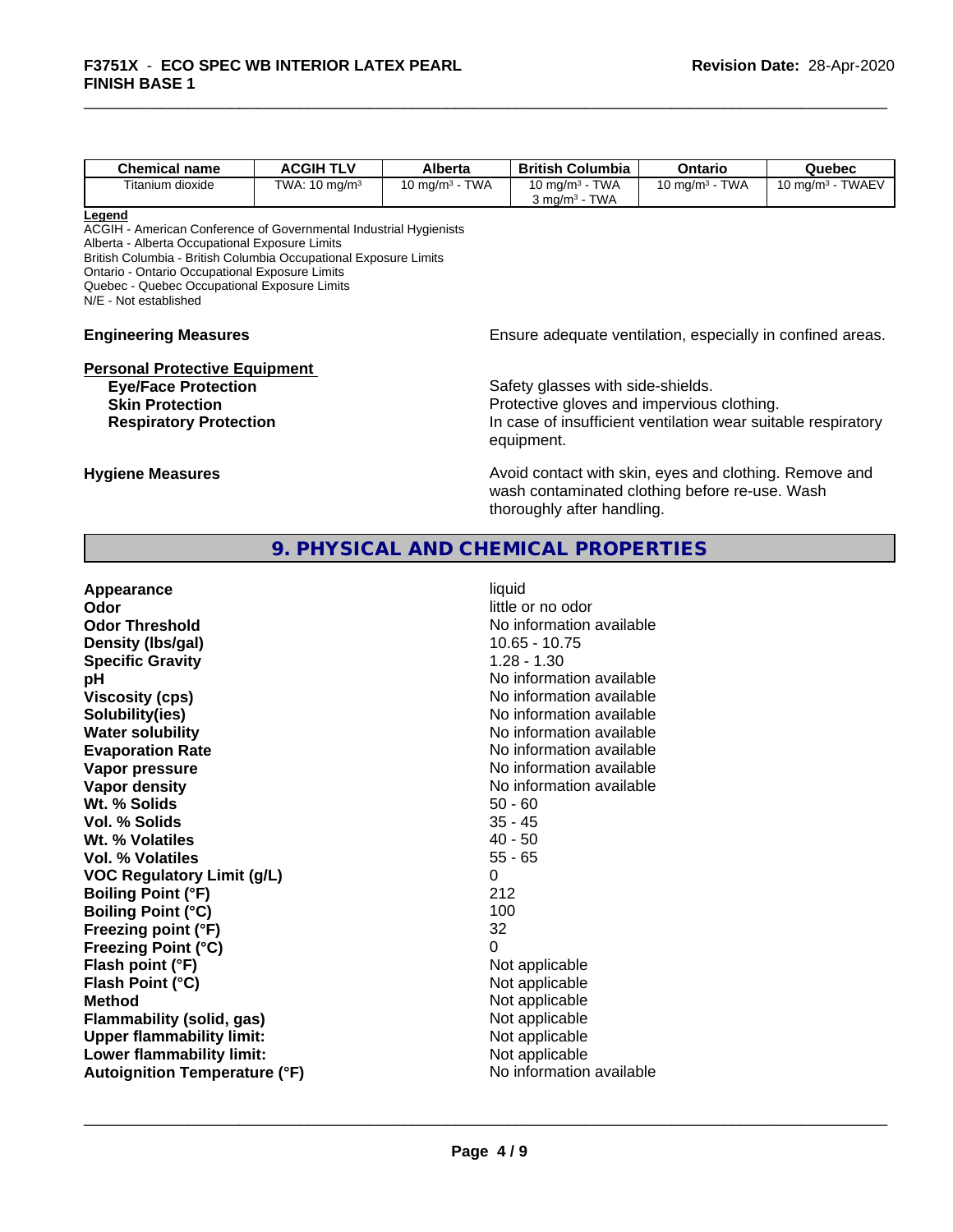**Autoignition Temperature (°C)**<br> **Decomposition Temperature (°F)** No information available **Decomposition Temperature (°F)**<br> **Decomposition Temperature (°C)**<br>
No information available **Decomposition Temperature (°C) Partition coefficient** 

## **10. STABILITY AND REACTIVITY**

| <b>Reactivity</b>                       | Not Applicable                           |
|-----------------------------------------|------------------------------------------|
| <b>Chemical Stability</b>               | Stable under normal conditions.          |
| <b>Conditions to avoid</b>              | Prevent from freezing.                   |
| <b>Incompatible Materials</b>           | No materials to be especially mentioned. |
| <b>Hazardous Decomposition Products</b> | None under normal use.                   |
| Possibility of hazardous reactions      | None under normal conditions of use.     |

### **11. TOXICOLOGICAL INFORMATION**

#### **Product Information Information on likely routes of exposure**

**Principal Routes of Exposure Exposure** Eye contact, skin contact and inhalation.

**Acute Toxicity** 

**Product Information** No information available

#### **Symptoms** related to the physical, chemical and toxicological characteristics

**Symptoms** No information available

#### **Delayed and immediate effects as well as chronic effects from short and long-term exposure**

| Eye contact                     | May cause slight irritation                                                                                     |
|---------------------------------|-----------------------------------------------------------------------------------------------------------------|
| <b>Skin contact</b>             | Substance may cause slight skin irritation. Prolonged or<br>repeated contact may dry skin and cause irritation. |
| <b>Inhalation</b>               | May cause irritation of respiratory tract.                                                                      |
| Ingestion                       | Ingestion may cause gastrointestinal irritation, nausea,<br>vomiting and diarrhea.                              |
| <b>Sensitization</b>            | No information available.                                                                                       |
| <b>Neurological Effects</b>     | No information available.                                                                                       |
| <b>Mutagenic Effects</b>        | No information available.                                                                                       |
| <b>Reproductive Effects</b>     | No information available.                                                                                       |
| <b>Developmental Effects</b>    | No information available.                                                                                       |
| <b>Target organ effects</b>     | No information available.                                                                                       |
| <b>STOT - single exposure</b>   | No information available.                                                                                       |
| <b>STOT - repeated exposure</b> | No information available.                                                                                       |
| Other adverse effects           | No information available.                                                                                       |
| <b>Aspiration Hazard</b>        | No information available.                                                                                       |
|                                 |                                                                                                                 |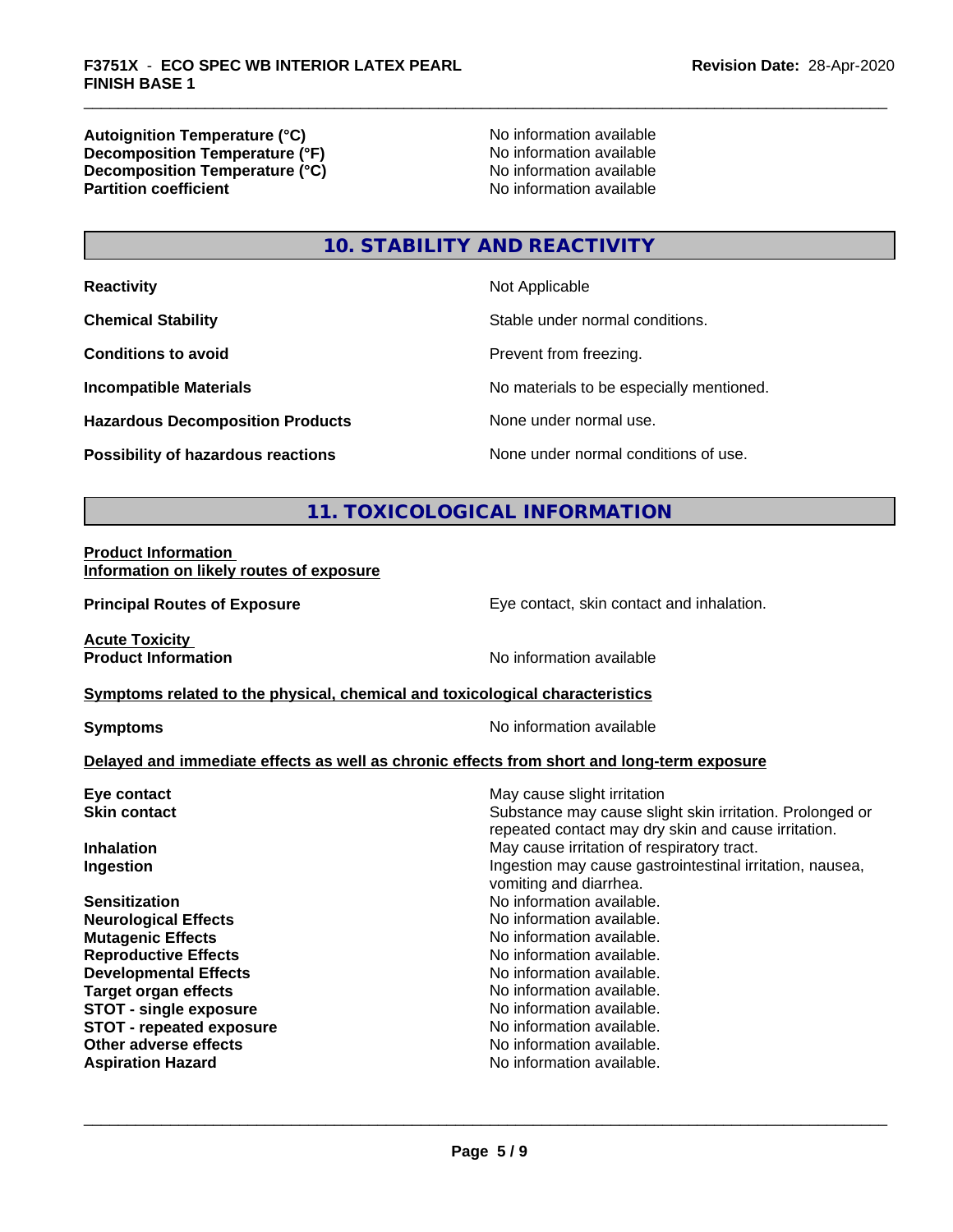#### **Numerical measures of toxicity**

#### **The following values are calculated based on chapter 3.1 of the GHS document**

| ATEmix (oral)   | 26306 mg/kg  |
|-----------------|--------------|
| ATEmix (dermal) | 182906 mg/kg |

#### **Component Information**

| Chemical name                                 | Oral LD50            | Dermal LD50              | Inhalation LC50        |
|-----------------------------------------------|----------------------|--------------------------|------------------------|
| Titanium dioxide<br>13463-67-7                | > 10000 mg/kg (Rat)  |                          |                        |
| Silica amorphous<br>7631-86-9                 | $= 7900$ mg/kg (Rat) | $>$ 2000 mg/kg (Rabbit)  | $> 2.2$ mg/L (Rat) 1 h |
| Sodium C14-C16 olefin sulfonate<br>68439-57-6 | $= 2220$ mg/kg (Rat) | Rabbit)<br>> 740 mg/kg ( |                        |

#### **Chronic Toxicity**

#### **Carcinogenicity**

*The information below indicateswhether each agency has listed any ingredient as a carcinogen:.*

| <b>Chemical name</b>    | <b>IARC</b>                                       | <b>NTP</b> |
|-------------------------|---------------------------------------------------|------------|
|                         | 2B<br>Possible <b>P</b><br>Human '<br>∟Carcinogen |            |
| $'$ Titanium<br>dioxide |                                                   |            |

• Although IARC has classified titanium dioxide as possibly carcinogenic to humans (2B), their summary concludes: "No significant exposure to titanium dioxide is thought to occur during the use of products in which titanium dioxide is bound to other materials, such as paint."

#### **Legend**

IARC - International Agency for Research on Cancer NTP - National Toxicity Program OSHA - Occupational Safety & Health Administration

**12. ECOLOGICAL INFORMATION**

#### **Ecotoxicity Effects**

The environmental impact of this product has not been fully investigated.

#### **Product Information**

#### **Acute Toxicity to Fish**

No information available

#### **Acute Toxicity to Aquatic Invertebrates**

No information available

#### **Acute Toxicity to Aquatic Plants**

No information available

#### **Persistence / Degradability**

No information available.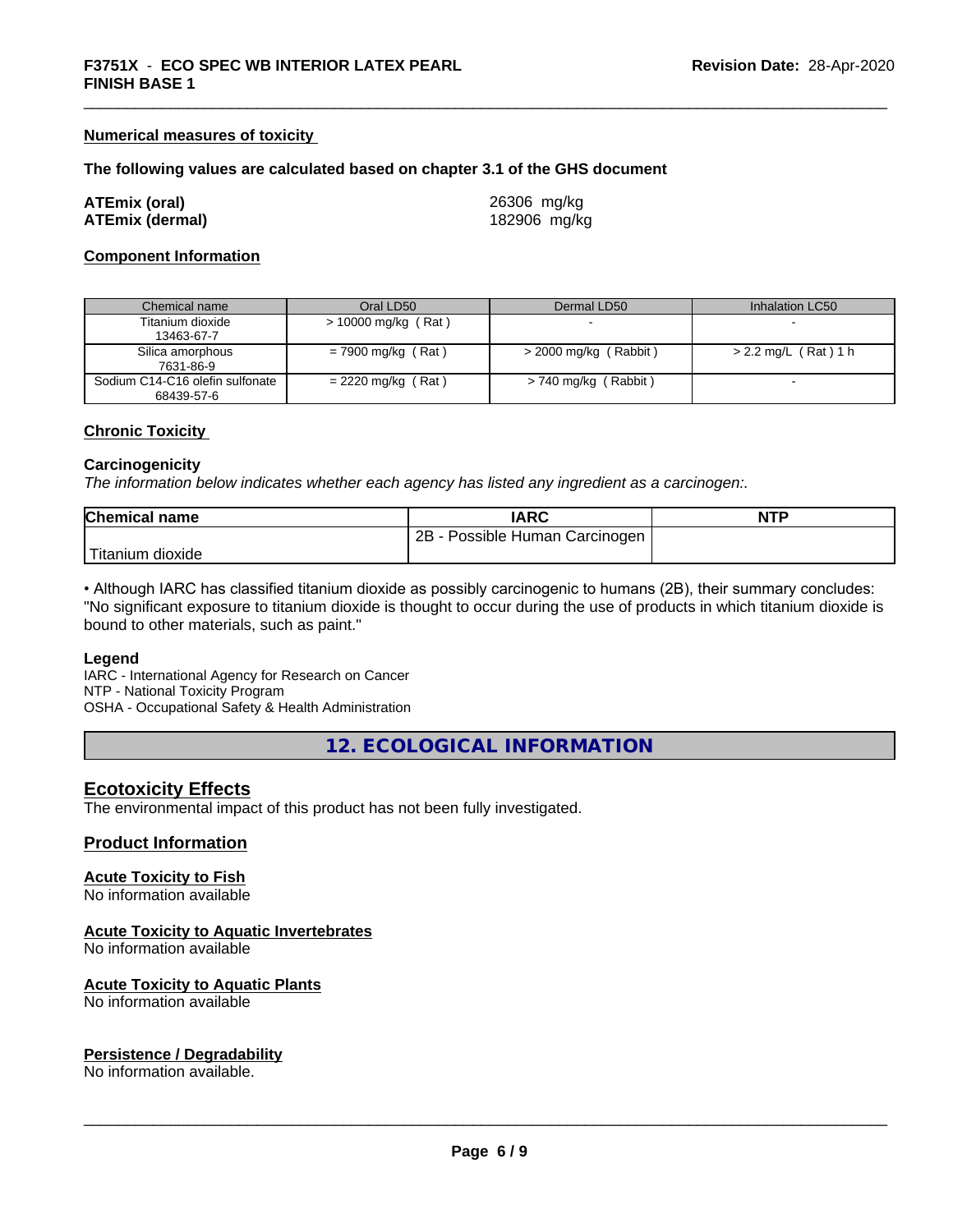## **Bioaccumulation**

No information available.

#### **Mobility in Environmental Media**

No information available.

#### **Ozone**

No information available

#### **Component Information**

#### **Acute Toxicity to Fish**

Titanium dioxide  $LC50:$  > 1000 mg/L (Fathead Minnow - 96 hr.)

#### **Acute Toxicity to Aquatic Invertebrates**

No information available

#### **Acute Toxicity to Aquatic Plants**

No information available

#### **13. DISPOSAL CONSIDERATIONS**

**Waste Disposal Method** Dispose of in accordance with federal, state, provincial, and local regulations. Local requirements may vary, consult your sanitation department or state-designated environmental protection agency for more disposal options.

**14. TRANSPORT INFORMATION**

**TDG** Not regulated

**ICAO / IATA** Not regulated

**IMDG / IMO** Not regulated

 $\overline{\phantom{a}}$  ,  $\overline{\phantom{a}}$  ,  $\overline{\phantom{a}}$  ,  $\overline{\phantom{a}}$  ,  $\overline{\phantom{a}}$  ,  $\overline{\phantom{a}}$  ,  $\overline{\phantom{a}}$  ,  $\overline{\phantom{a}}$  ,  $\overline{\phantom{a}}$  ,  $\overline{\phantom{a}}$  ,  $\overline{\phantom{a}}$  ,  $\overline{\phantom{a}}$  ,  $\overline{\phantom{a}}$  ,  $\overline{\phantom{a}}$  ,  $\overline{\phantom{a}}$  ,  $\overline{\phantom{a}}$ 

**15. REGULATORY INFORMATION**

#### **International Inventories**

| <b>TSCA: United States</b> | Yes - All components are listed or exempt. |
|----------------------------|--------------------------------------------|
| <b>DSL: Canada</b>         | Yes - All components are listed or exempt. |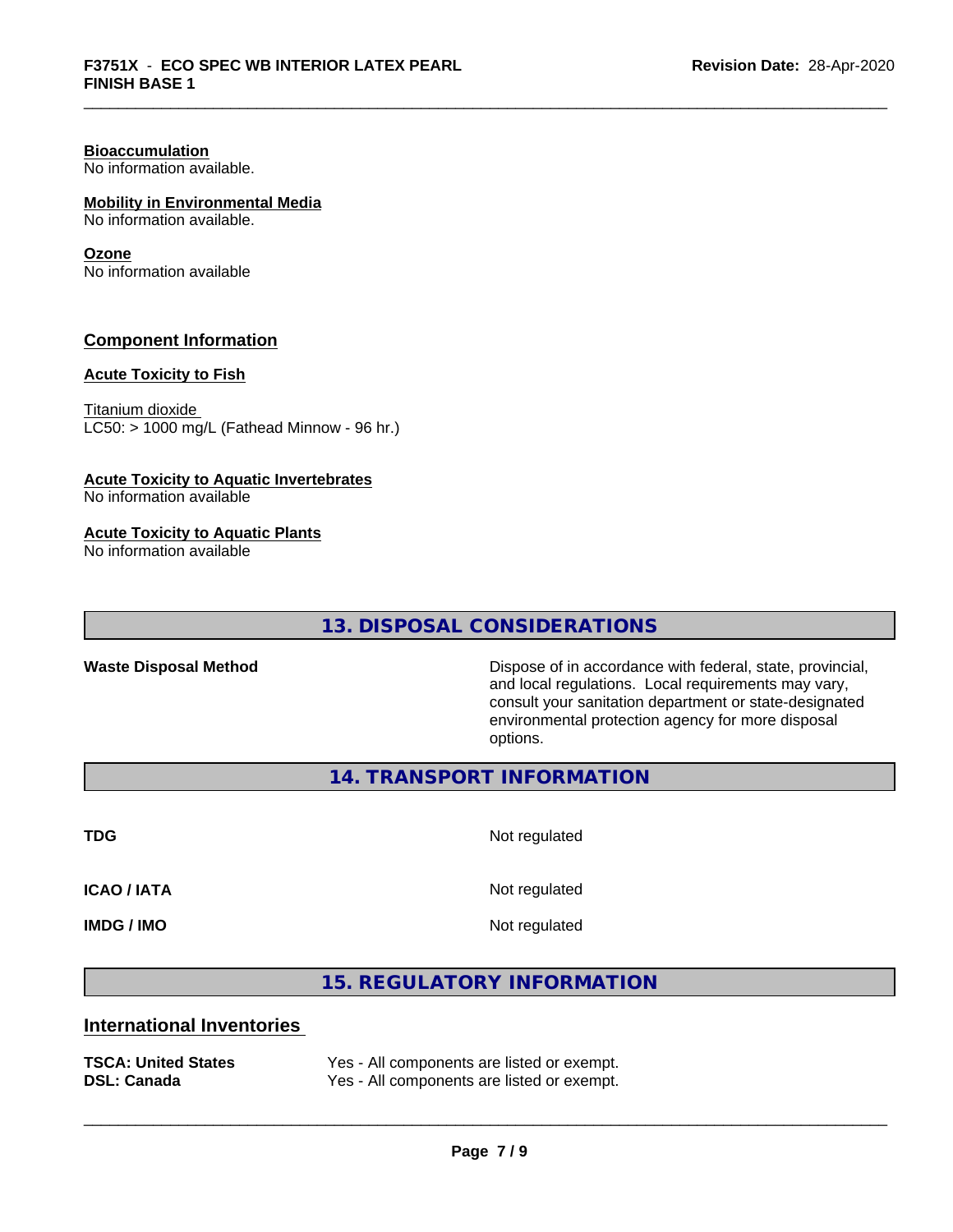#### **National Pollutant Release Inventory (NPRI)**

#### **NPRI Parts 1- 4**

This product contains the following Parts 1-4 NPRI chemicals:

*None*

#### **NPRI Part 5**

This product contains the following NPRI Part 5 Chemicals:

*None*

#### **WHMIS Regulatory Status**

This product has been classified in accordance with the hazard criteria of the Hazardous Products Regulations (HPR) and the SDS contains all the information required by the HPR.

|                     |           | <b>16. OTHER INFORMATION</b>                                               |                      |          |  |  |
|---------------------|-----------|----------------------------------------------------------------------------|----------------------|----------|--|--|
|                     |           |                                                                            |                      |          |  |  |
| HMIS -              | Health: 1 | <b>Flammability: 0</b>                                                     | <b>Reactivity: 0</b> | $PPE: -$ |  |  |
|                     |           |                                                                            |                      |          |  |  |
| <b>HMIS Legend</b>  |           |                                                                            |                      |          |  |  |
| 0 - Minimal Hazard  |           |                                                                            |                      |          |  |  |
| 1 - Slight Hazard   |           |                                                                            |                      |          |  |  |
| 2 - Moderate Hazard |           |                                                                            |                      |          |  |  |
| 3 - Serious Hazard  |           |                                                                            |                      |          |  |  |
| 4 - Severe Hazard   |           |                                                                            |                      |          |  |  |
| * - Chronic Hazard  |           |                                                                            |                      |          |  |  |
|                     |           | X - Consult your supervisor or S.O.P. for "Special" handling instructions. |                      |          |  |  |

*Note: The PPE rating has intentionally been left blank. Choose appropriate PPE that will protect employees from the hazards the material will present under the actual normal conditions of use.*

*Caution: HMISÒ ratings are based on a 0-4 rating scale, with 0 representing minimal hazards or risks, and 4 representing significant hazards or risks. Although HMISÒ ratings are not required on MSDSs under 29 CFR 1910.1200, the preparer, has chosen to provide them. HMISÒ ratings are to be used only in conjunction with a fully implemented HMISÒ program by workers who have received appropriate HMISÒ training. HMISÒ is a registered trade and service mark of the NPCA. HMISÒ materials may be purchased exclusively from J. J. Keller (800) 327-6868.*

 **WARNING!** If you scrape, sand, or remove old paint, you may release lead dust. LEAD IS TOXIC. EXPOSURE TO LEAD DUST CAN CAUSE SERIOUS ILLNESS, SUCH AS BRAIN DAMAGE, ESPECIALLY IN CHILDREN. PREGNANT WOMEN SHOULD ALSO AVOID EXPOSURE.Wear a NIOSH approved respirator to control lead exposure. Clean up carefully with a HEPA vacuum and a wet mop. Before you start, find out how to protect yourself and your family by logging onto Health Canada at

http://www.hc-sc.gc.ca/ewh-semt/contaminants/lead-plomb/asked\_questions-questions\_posees-eng.php.

**Prepared By** Product Stewardship Department Benjamin Moore & Co. 101 Paragon Drive Montvale, NJ 07645 800-225-5554